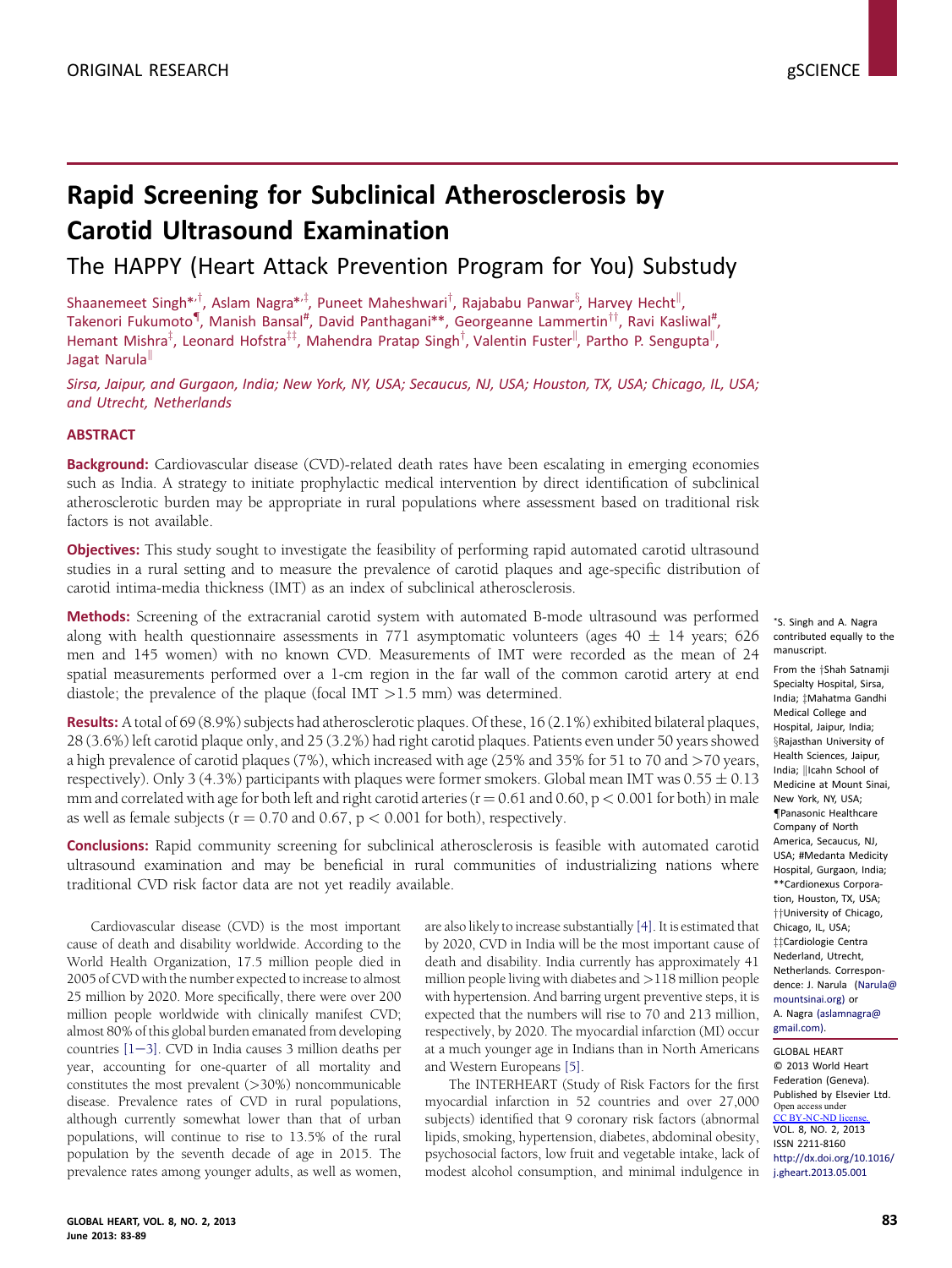physical exercise) accounted for 90% of the populationattributable risk for acute MI [\[6\]](#page-5-0). There is considerable interest in the diagnosis of atherosclerosis when patients are still asymptomatic. Advanced atherosclerosis may exist with minimal or no symptoms, and in more than one-half of the patients, the first clinical manifestation of coronary artery disease may often be catastrophic, including acute MI, unstable angina, or sudden cardiac death [\[7\].](#page-5-0) CVD threatens to cripple the younger population in developing countries and retard economic growth. An early detection of atherosclerosis during the subclinical stages of disease might permit the reliable identification of subjects at increased risk of an adverse cardiovascular event, and appropriate therapy (e.g., lipid-lowering) may allow the institution of intervention and may help improve the prognostic outcomes [\[8\].](#page-5-0) Grassroot policy measures are available, affordable, accessible, and desirable as methods of intervention [\[9,10\].](#page-5-0) The high-level United Nations General Assembly meeting in September 2011 recognized and emphasized development of strategy for promotion of cardiovascular health [\[11\]](#page-5-0).

In 2001, the National Cholesterol Education Program Adult Treatment Panel III had recommended that the carotid intima-media thickness (IMT) could be used as an adjunct in CVD risk assessment. The finding of atherosclerotic plaque or increased carotid IMT ( $\geq$ 75th percentile for age and sex) could elevate an individual's risk to a higher risk category [\[12\]](#page-5-0). It also suggested that appropriately evaluated carotid IMT measurements can better identify persons at higher risk for CVD events than the traditional risk factors can. The definition of atherosclerotic plaque in the context of B-mode ultrasound was subsequently described by the Mannheim Consensus [\[13\].](#page-5-0)

The present cross-sectional study investigated the burden of subclinical atherosclerosis in a previously unstudied rural northern Indian community that follows a relatively healthy lifestyle including abstinence from smoking and alcohol, exclusively vegetarian diet, indulgence in at least modest physical activity, and meditation. We investigated the feasibility of undertaking a noninvasive determination of carotid plaques and carotid IMT in a large number of subjects in a short time in a rural setting and the age- and sex-related distribution of individuals with subclinical atherosclerosis in extracranial carotid beds. Although historical details were available for all participants and blood pressure was measured in all at the time of carotid examination, biochemical parameters including blood cholesterol and sugar were not available in the camp setting.

## **METHODS**

#### Study population

This study is a part of a larger initiative, the HAPPY (Heart Attack Prevention Program for You) substudy, which is a multicenter, multinational effort [\[14\]](#page-5-0) dedicated to mass screening and mass education for the prevention of CVD and promotion of CV health. The HAPPY program in India was started in January 2010 (referred to as TrueHAPPY) in the rural northwestern town of Sirsa, Haryana. In excess of 10 million followers of spiritual leader Saint Gurmeet Ram Rahim Singh Ji Maharaj gather in Sirsa during the third week of January for an annual event [\[15\]](#page-5-0). During this spiritual event, a medical camp is conducted at the Shah Satnam Ji Speciality Hospital that allows a unique opportunity for service and research initiatives. This event includes free medical checkups for the followers staffed by physician volunteers. B-mode carotid ultrasound was offered at this gathering over a 4-day period in January 2012 to those participants that provided written consent. The population-based study was approved by the Institutional Review Board of the Shah Satnam Ji Specialty Hospital, Sirsa.

Enrollees were asked to complete a brief questionnaire about their age, sex, family history of CVD, smoking history, and educational level. They were also asked whether they were taking any medications for hypertension or diabetes. Female enrollees were asked if they were pregnant, and those that were, were informed of their ineligibility to participate in the ultrasound examination due to local legal restrictions. Traditional risk-factor assessment was not available for all participants and was the part of the study protocol. The information gathered from the short questionnaire was entered directly to the risk assessment algorithm available on the carotid ultrasound machine (Panasonic CardioHealth Station, Secaucus, NJ, USA).

#### Automated carotid imaging

A total of 779 asymptomatic participants were scanned over 4 days by fully automated carotid ultrasound technology by previously untrained radiology and cardiology residents who underwent 4-h intense on-the-spot training to learn the imaging technique. Bilateral extracranial carotids were imaged with the subjects lying supine with neck oriented 45° using a custom pillow (provided by the ultrasound manufacturer) in accordance with the clinical protocol recommended within the American Society of Echocardiography Consensus Statement [\[16\].](#page-5-0) Presence or absence of plaque in the right carotid was determined by acquiring short-axis (transversal view) B-mode images with a 9-MHz linear transducer. The transducer was manually moved from the base of the neck to the highest segment above the carotid bifurcation that was accessible. The short-axis B-mode images were visually inspected for the presence of any plaques. Plaque was defined as any focal wall thickening greater than 1.5 mm protruding into the lumen of the scanned carotid [\[13,16\]](#page-5-0). If a plaque was found, the ultrasound image was marked up with the help of on-board tools. Next, right carotid IMT was measured from a single scan angle, which showed the clearest visualization of IMT and the straightest carotid artery segment. The ultrasound system employed in the current study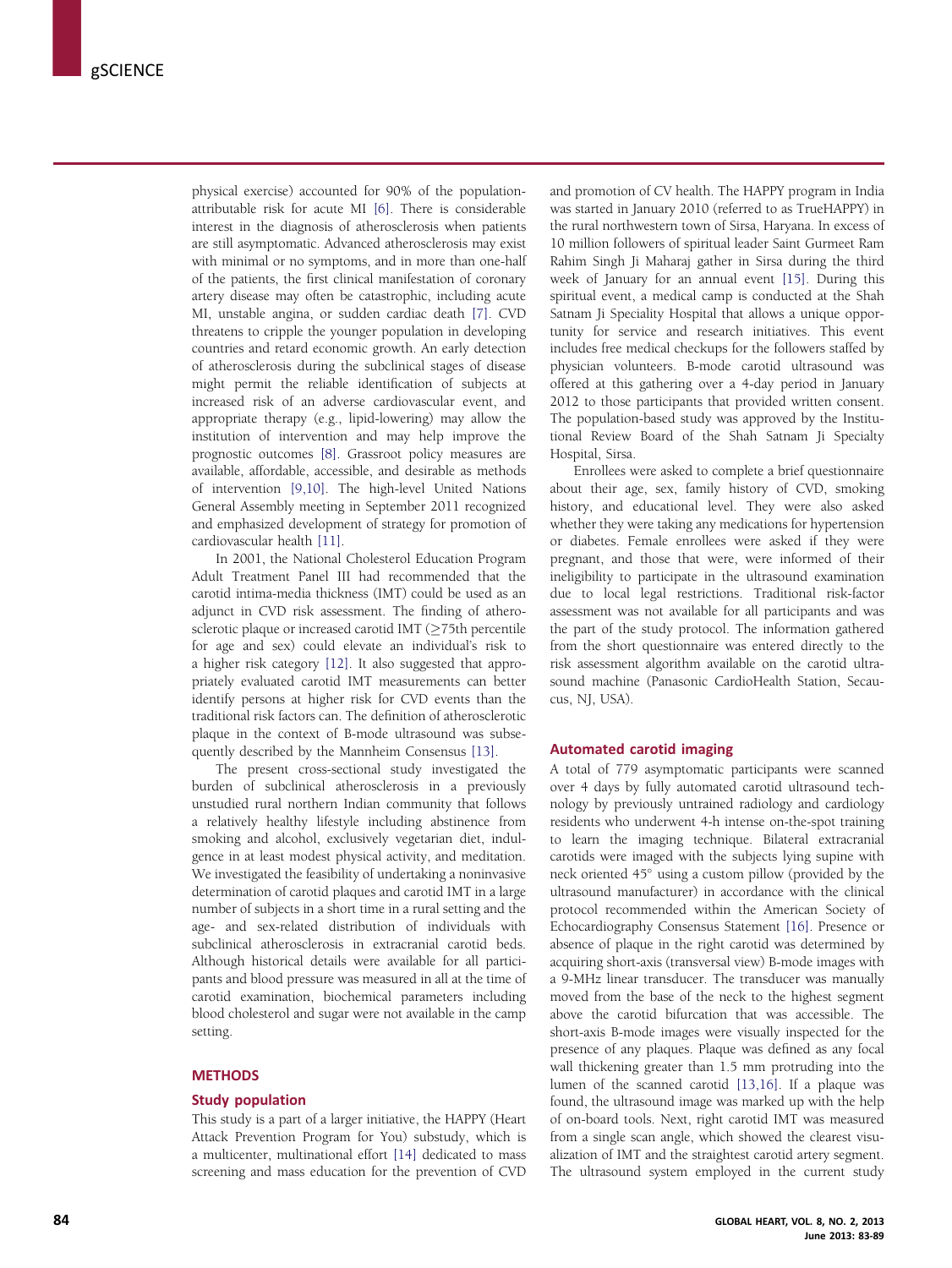incorporates a sensor in the transducer that tracks the scanning angle in real time and records the transducer angle position at which the IMT is taken. Although the user is able to make multiple angle measurements at predefined locations (anterior/mid/posterior), to save time, a singleangle measurement at which maximum IMT was obtained was taken. The ultrasound system also tracks the carotid diameter change continuously and determines systole and diastole timing based on vessel lumen diameter changes without requiring an external electrocardiogram. The automated ultrasound system further provides automated measurement of IMT continuously over a 1-cm region of interest (ROI) based on raw radiofrequency data. For IMT measurement, the transducer was moved from the base of the neck toward the bifurcation to align the flow divider with an on-screen vertical marker. This procedure ensures that the ROI is automatically located in the far wall of the common carotid (CCA) approximately 1 cm from the flow divider. Within the 1-cm ROI, the system tracks 24 spatial measurements at 200 frames/s for a total of 4,800 measurements every second. Thus, the reported IMT values from the ultrasound system are an average of 24 spatial measurements over a 1-cm region at end diastole. In a similar manner, the measurements were repeated on the left carotid. In this study, IMT values in the CCA were not classified into percentiles as recommended in the American Society of Echocardiography Consensus Statement [\[16\]](#page-5-0) because normative reference IMT values are not known to be available for the population studied. Clinical decision-making, therefore, considered only atherosclerotic plaque findings in the carotids.

## Inter- and intraobserver variability in interpretation

The feasibility and reproducibility of this automated onscreen carotid ultrasound system (CardioHealth Station) with respect to manual measurement with a conventional system (Acuson Sequoia, Siemens, Malvern, PA, USA) was documented [\[17\]](#page-5-0) in 50 consecutive patients (age 62  $\pm$ 5 years, range 21 to 79 years, 36 men). For each patient, 3 frozen frames of the distal 10 mm of the right and left CCA were acquired on the 2 systems by blinded operators and the average of the mean value of 3 readings of each system was calculated. The correlation coefficient for the interobserver variability was 0.95 and 0.94 for the automated and manual measurements, respectively. The comparative coefficient of variation of the interobserver variability was 8.2% and 8.7% for the automated and manual measurements, respectively. There was no clinically relevant difference between measurements obtained by the 2 systems (intraclass correlation coefficient: 0.98). The acquisition time of the automated system was significantly shorter than that of the conventional system  $(p < 0.01)$ .

#### **RESULTS**

A total of 779 subjects participated in the carotid exam evaluation; 8 were excluded from data analysis (1 duplicate, 3 missing left IMT data, 2 subjects below the age of 18 years, 1 image artifact, and 1 IMT measurement not in the far wall of the CCA). Of the 771 subjects (mean age  $40 \pm 14$  years), 626 were men  $(41 \pm 14)$  years) and 145 women  $(39 \pm 13)$ years); age distribution by sex is illustrated in Figure 1.

Participants in this study belonged to a community that was primarily involved in active lifestyle practices like tilling fields or performing other labor-intensive work. Based on the responses to the questionnaire, 20 male enrollees identified themselves as former smokers, 22 were on hypertension medication, and 26 were on medication for diabetes. A mere 6 reported family history of CVD. None of the women had ever smoked or reported being on medication for hypertension or diabetes and none reported any family history of CVD.

An analysis of the 771 subjects showed that 69 (8.9%) had atherosclerotic carotid plaques [\(Fig. 2\)](#page-3-0); the prevalence in the male cohort was higher ( $n = 63$ , 10%) than in the female cohort ( $n = 6, 4\%$ ;  $p = 0.02$ ). Of the 69 subjects found to have plaques, 16 (2.1%) exhibited bilateral plaques (14 men, 2 women), 28 (3.6%) had left carotid plaque, and 25 (3.2%) had right carotid plaques only. Focusing just on the male subjects with atherosclerotic plaques, only 3 (5%) reported



FIGURE 1. Age distribution. Histograms in male (A) and female (B) subjects suggest that the majority of subjects were in the age groups ranging between 18-60 years.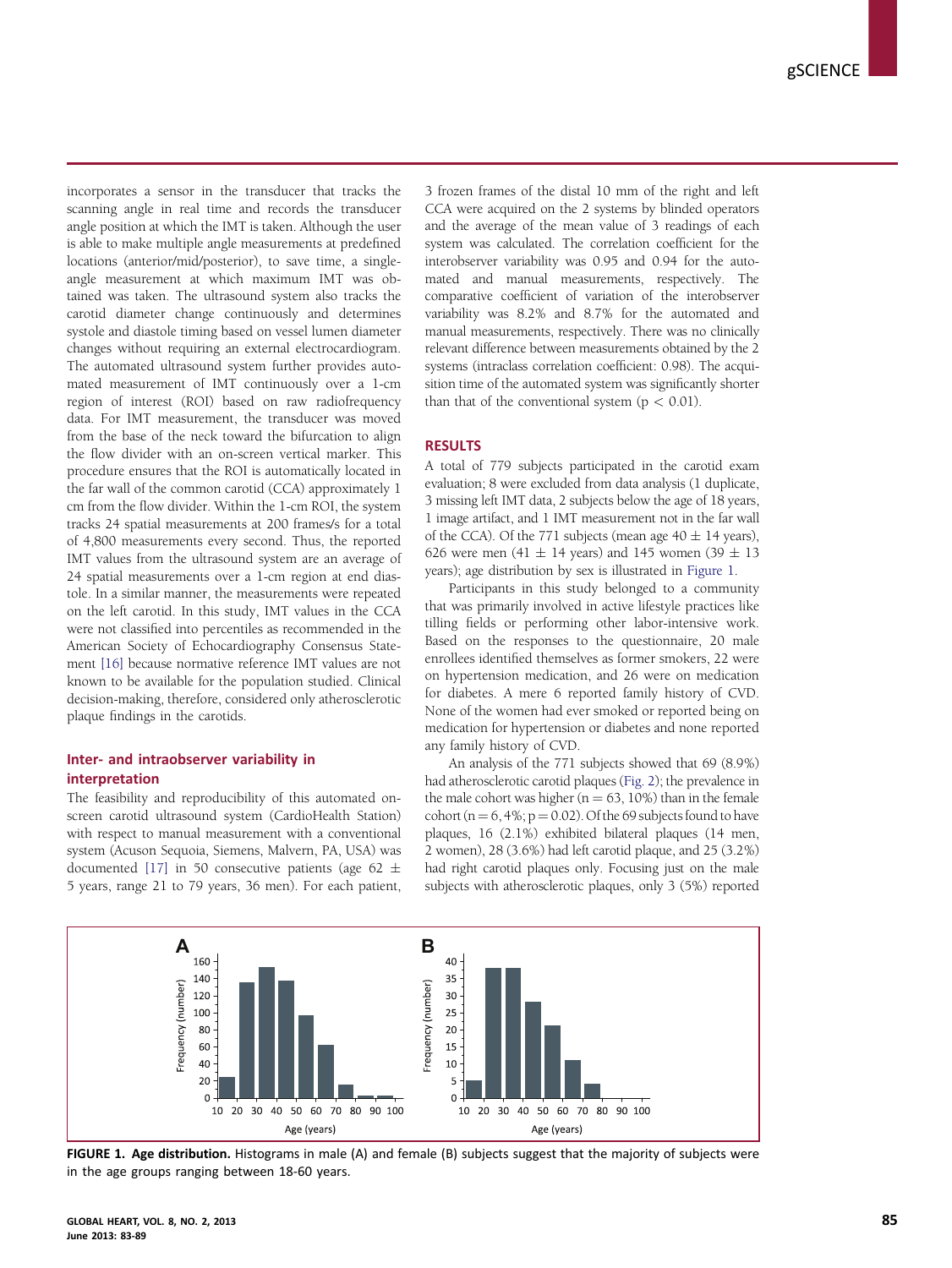<span id="page-3-0"></span>

FIGURE 2. Measurements of carotid plaque and intimal-medial thickness (IMT) using B-mode ultrasound imaging. The figure illustrates the assessment of carotid arteries in a 37-year-old male subject. The right carotid of the subject is scanned in the transversal plane (short-axis view) from the base of the common carotid up through the bifurcation. An atherosclerotic plaque was found in the bulb region and this was marked up as illustrated (A). The far-wall IMT of the common carotid approximately 1 cm from the flow divider was then measured and recorded in the longitudinal plane (long-axis view) as illustrated in Figure 4 (B). The exam was repeated on the left carotid, but this time no plaque was identified; the corresponding transversal and longitudinal images, respectively, are illustrated (C, D).

smoking history, 4 (7%) were on medication for hypertension, 4 (7%) were on medication for diabetes, and only 1 (2%) reported a family history of CVD. The prevalence of carotid plaque in subjects even below the age of 50 years was relatively high (7%), and the prevalence increased with age as expected (see Fig. 3).

Global mean IMT for the cohort of 771 male and female subjects was  $0.55 \pm 0.13$  mm. Univariate regression analysis showed good correlation between IMT values and age for both left (r = 0.61, p < 0.001) and right (r = 0.60, p < 0.001) carotid arteries in male subjects (see [Fig. 4](#page-4-0)). The corresponding correlation between IMT values and age was relatively better for the female cohort in both the left ( $r = 0.70$ ,  $p < 0.001$ ) and right  $(0.67, p < 0.001)$  carotid arteries [\(Fig. 4](#page-4-0)).

#### **DISCUSSION**

#### The HAPPY ultrasound study

The carotid ultrasound evaluation conducted as a part of the HAPPY study is a large population-based initiative to evaluate the presence and severity of subclinical arterial disease in a rural population of India [\[14\]](#page-5-0). The study was undertaken in a population that has never received any preventative health checks or screening; it includes subjects



FIGURE 3. Prevalence of carotid plaques by age groups.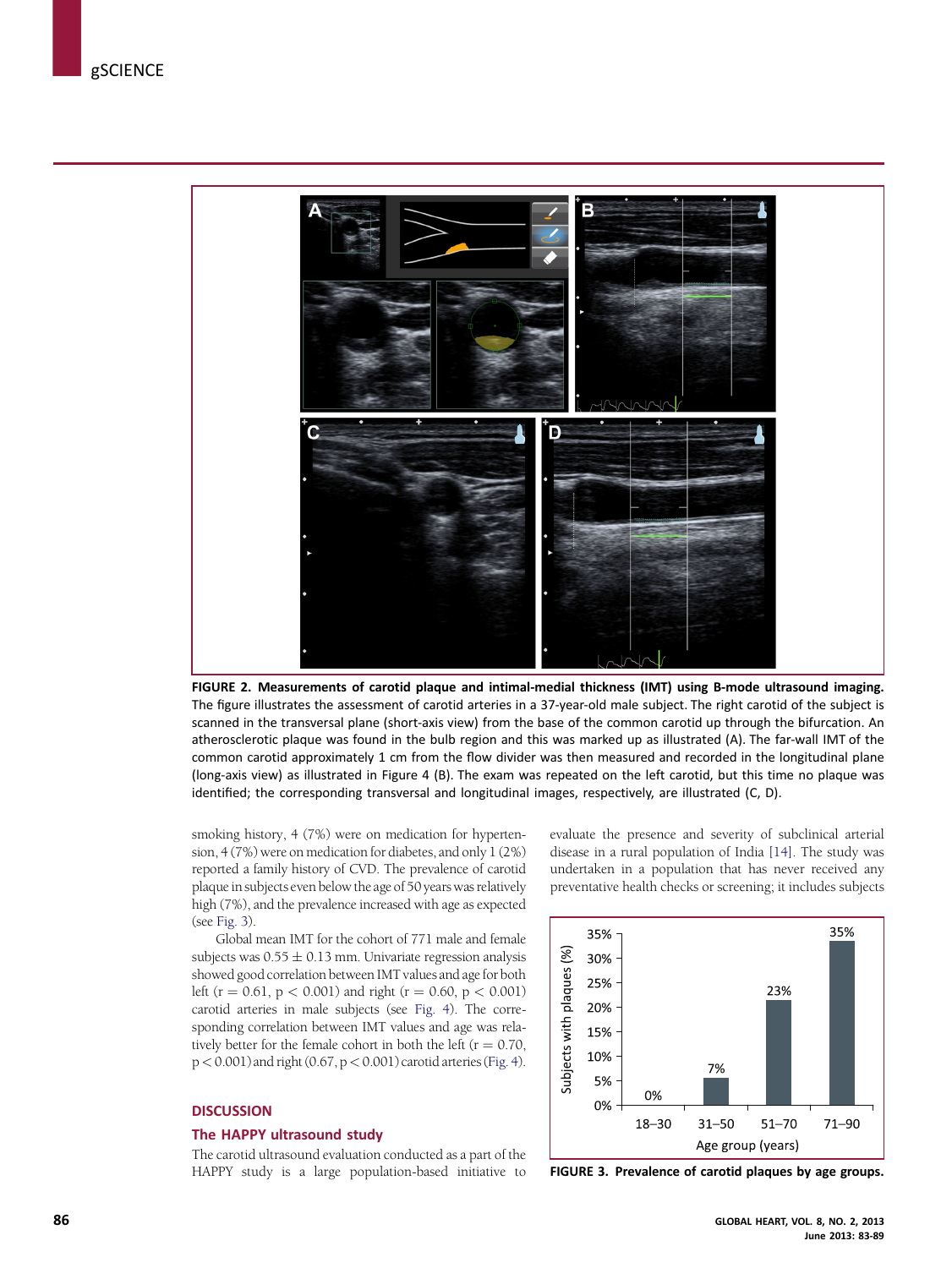<span id="page-4-0"></span>

FIGURE 4. Carotid intima-media thickness (IMT) by age. The age-related carotid IMT distributions with linear regression are shown in all men (A, B) and women (C, D).

of all ages and both sexes, and also pre-menopausal women; no formal information was available about traditional CVD risk factors. The study was conducted in a village setting in Sirsa, a north Indian settlement around a spiritual leader Saint Gurmeet Ram Rahim Singh Ji Maharaj. The denizens of the area are permanent dwellers and practice vegetarian diet; no participant currently indulges in cigarette smoking (though some may have been former smokers), and they practice abstinence from alcohol consumption. The participants are a farming community and physically quite active. No reliable data about traditional CVD risk factors are available from this rural cohort. Using an automated ultrasound strategy to screen the carotid arteries to identify atherosclerotic lesions, the prevalence of carotid plaques was found to be 9% in a young cohort with a relatively healthy lifestyle. Even then, the subjects in their 30s, 40s, and 50s revealed a 7% prevalence of carotid vascular disease as represented by the presence of carotid plaques. Furthermore, a progressive increase in the prevalence of disease was noted with each increasing decade. A high prevalence of plaque findings detected at early age groups suggests the compelling value of the novel automated ultrasound screening approach that permits assessments of the entire extent of the carotid arteries from the clavicle up to the carotid bifurcation to the jaw, which may improve the specificity in detecting subclinical atherosclerotic disease.

# HAPPY ultrasound study compared with other population studies

It has recently been reported that the carotid plaque burden quantified by ultrasound is better related to

coronary artery calcium score than to IMT, ankle-brachial index, and abdominal aorta diameter, and it is expected that the carotid plaque burden will lead to improved prediction of hard events [\[18\]](#page-5-0). The systemic nature of atherosclerotic vascular disease is such that various vascular beds simultaneously develop atherosclerotic plaques, including calcium deposits, at different stages of severity [\[19\]](#page-6-0). It has been suggested, therefore, that evaluation of greater numbers of vascular beds [\[20\]](#page-6-0) may allow higher sensitivity for the detection of subclinical disease. It has also been reported that carotid plaque burden may detect early stages of disease even before coronary calcification [\[18\]](#page-5-0). This is particularly relevant to the present study because the average age of this cohort was around 40 years when coronary calcium is usually not expected to be as prevalent. Alternative tests such as ankle-brachial index and abdominal aorta diameter represent a much severe disease manifestation at an older age. In a relatively young cohort that includes pre-menopausal women, a coronary calcium score is neither desired nor recommended.

Whereas the volumetric carotid plaque quantification expressed as carotid plaque burden correlated strongly with coronary artery calcium score [\[18\]](#page-5-0), the CAFÉ-CAVES Study of >10,000 subjects with a 10-year follow-up confirmed that the carotid plaque area was a superior predictor of first acute coronary event than the IMT was [\[21\].](#page-6-0) Plaque quantification is an emerging field and will most likely become clinically relevant for monitoring responses to medical intervention [\[22,23\].](#page-6-0) However, for making the initial clinical decision about whether to initiate medical intervention or not, the simple binary approach of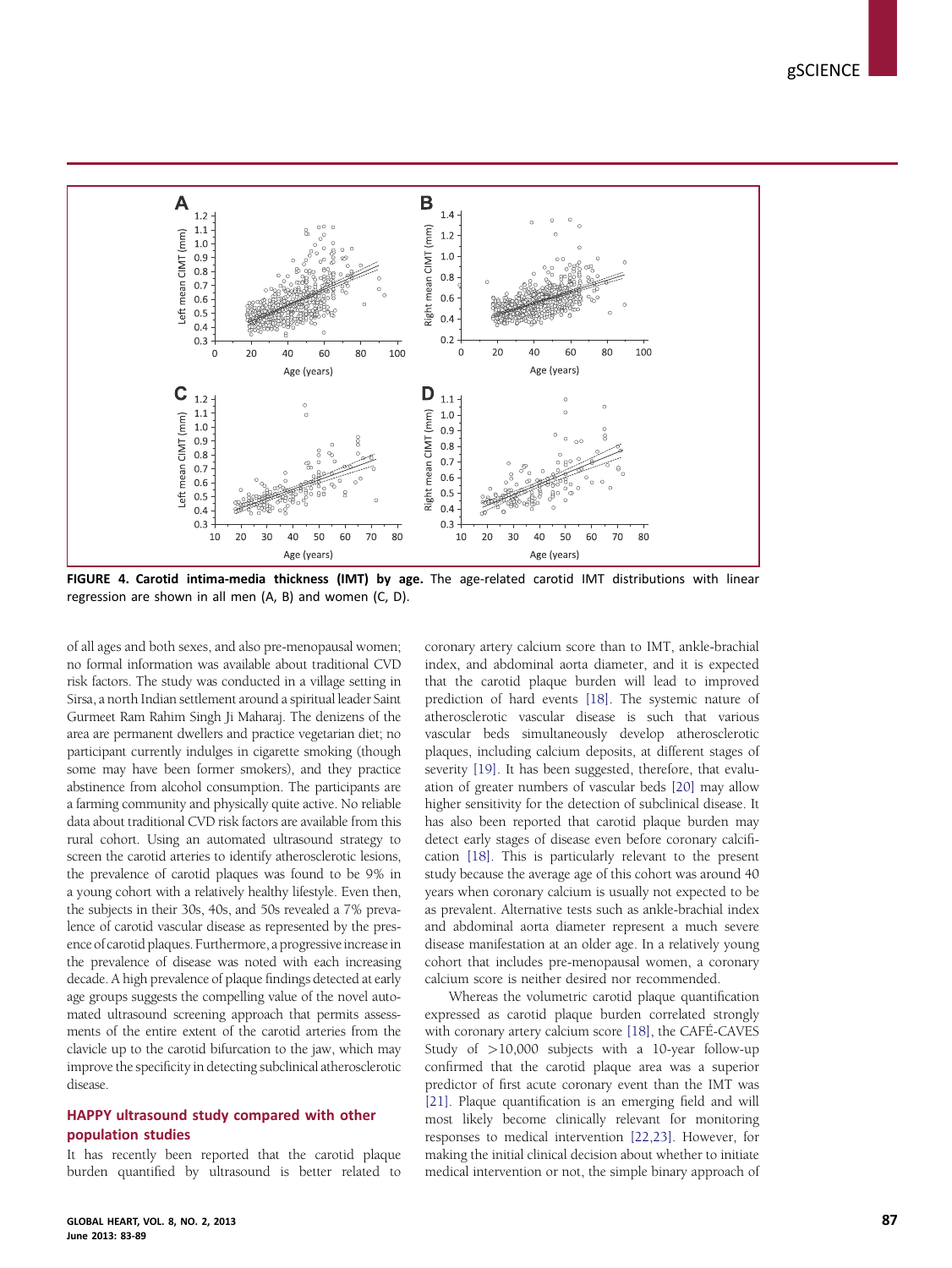<span id="page-5-0"></span>identifying plaque described in this study may be adequate, especially in a younger population where traditional risk factor assessment may not be available.

The present study did not try to identify the relationship of carotid vascular involvement with the coronary affliction. Nor was the attempt made to readdress the relationship of pre-clinical carotid atherosclerosis and the prevalence of standard biochemical and constitutional risk factors. The present study was designed to evaluate the feasibility of assessment of subclinical atherosclerosis at a mass population level on a time- and cost-effective basis and to identify those subjects that might benefit from prophylactic medical intervention.

#### Study limitations

A number of study limitations are worth consideration. The study sample consisted primarily of residents of a rural town of Sirsa in northern India who are devout followers of a spiritual leader who actively discourages tobacco product and alcohol usage, and promotes a vegetarian diet, active lifestyles, and meditation. Therefore, the results of this study cannot be generalized to a more diverse Indian population. A comprehensive risk factor assessment was not possible due to the unavailability of serum biomarkers during the fast-paced population-based assessments used for the present medical camp. Similarly, the rapid speed at which ultrasound examination was administered (typical exam time <3 min) by nonexperts (residents, other medical staff trained on the spot) could affect the accuracy of study findings (false positives or negatives). Although IMT data were quantified in the far wall of the common carotid for all the enrollees, it was not possible to derive any clinically actionable information from it because of the lack of known normative tables applicable to this population. Similarly, the prognostic value of atherosclerotic plaques for forecasting future CVD events was not addressed in the present study and would require further systematic investigations.

#### **CONCLUSIONS**

Mass screening for subclinical atherosclerosis in remote communities is feasible with fully automated carotid ultrasound imaging. Incidental findings of carotid plaques reported here provide compelling reasons for initiating prophylactic medical intervention. Such a strategy may be beneficial in industrializing nations such as India where assessment based on traditional CVD risk factors may not be widely available or well understood.

#### ACKNOWLEDGMENTS

The authors wish to thank Ram Bedi, PhD (Puget Ultrasound, Inc. Issaquah, WA, USA) for independently verifying the quality of the ultrasound data and for providing valuable feedback. The authors also express their gratitude to Panasonic Healthcare Co., Ltd. (Tokyo, Japan) for the

unconditional loan of the CardioHealth Station ultrasound equipment.

#### **REFERENCES**

- 1. [Leeder S, et al. A Race Against Time: The Challenge of Cardiovascular](http://refhub.elsevier.com/S2211-8160(13)00048-3/sref1) [Disease in Developing Countries. New York, NY: Trustees of Columbia](http://refhub.elsevier.com/S2211-8160(13)00048-3/sref1) [University; 2004](http://refhub.elsevier.com/S2211-8160(13)00048-3/sref1).
- 2. World Health Organization. Cardiovascular diseases (CVD). Fact sheet #317. WHO Media centre. 2011. Available at: [http://www.who.int/](http://www.who.int/mediacentre/factsheets/fs317/en/index.html) [mediacentre/factsheets/fs317/en/index.html](http://www.who.int/mediacentre/factsheets/fs317/en/index.html). Accessed August 9, 2012.
- 3. Mukherjee AK. India's health—[today and tomorrow. J Indian Med-](http://refhub.elsevier.com/S2211-8160(13)00048-3/sref2)[Assoc 1995;93:312](http://refhub.elsevier.com/S2211-8160(13)00048-3/sref2)–5.
- 4. [Reddy KS, Yusuf S. Emerging epidemic of cardiovascular disease in](http://refhub.elsevier.com/S2211-8160(13)00048-3/sref3) [developing countries. Circulation 1998;97:596](http://refhub.elsevier.com/S2211-8160(13)00048-3/sref3)–601.
- 5. [Joshi P, Islam S, Pais P, et al. Risk factors for early myocardial](http://refhub.elsevier.com/S2211-8160(13)00048-3/sref4) [infarction in South Asians compared with individuals in other coun](http://refhub.elsevier.com/S2211-8160(13)00048-3/sref4)[tries. JAMA 2007;297:286](http://refhub.elsevier.com/S2211-8160(13)00048-3/sref4)–94.
- 6. [Yusuf S, Hawken S, Ôunpuu S, et al. INTERHEART Study Investigators.](http://refhub.elsevier.com/S2211-8160(13)00048-3/sref5) Effect of potentially modifi[able risk factors associated with myocar](http://refhub.elsevier.com/S2211-8160(13)00048-3/sref5)[dial infarction in 52 countries \(the INTERHEART study\): case-control](http://refhub.elsevier.com/S2211-8160(13)00048-3/sref5) [study. Lancet 2004;364:937](http://refhub.elsevier.com/S2211-8160(13)00048-3/sref5)–52.
- 7. [Narula J, Nakano M, Virmani R, et al. Histomorphological character](http://refhub.elsevier.com/S2211-8160(13)00048-3/sref6)[istics of atherosclerotic coronary disease and implications of](http://refhub.elsevier.com/S2211-8160(13)00048-3/sref6) findings [for the invasive and noninvasive detection of vulnerable plaques.](http://refhub.elsevier.com/S2211-8160(13)00048-3/sref6) [J Am Coll Cardiol 2013;61:1041](http://refhub.elsevier.com/S2211-8160(13)00048-3/sref6)–51.
- 8. [Greenland P, Gaziano JM. Clinical practice: selecting asymptomatic](http://refhub.elsevier.com/S2211-8160(13)00048-3/sref7) [patients for coronary computed tomography or electrocardiographic](http://refhub.elsevier.com/S2211-8160(13)00048-3/sref7) [exercise testing. N Engl J Med 2003;349:465](http://refhub.elsevier.com/S2211-8160(13)00048-3/sref7)–73.
- 9. [Goenka SPD, Ajay VS, Reddy KS. Preventing cardiovascular disease in](http://refhub.elsevier.com/S2211-8160(13)00048-3/sref8) India—[translating evidence to action. Curr Sci 2009;97:367](http://refhub.elsevier.com/S2211-8160(13)00048-3/sref8)–77.
- 10. [World Health Organization. World Health Report 2003. Geneva:](http://refhub.elsevier.com/S2211-8160(13)00048-3/sref9) [World Health Organization; 2003](http://refhub.elsevier.com/S2211-8160(13)00048-3/sref9).
- 11. Board on Global Health. Promoting cardiovascular health in the developing world: a critical challenge to achieve global health. Available at: [http://www.iom.edu/reports/2010/promoting-cardiovascular-health](http://www.iom.edu/reports/2010/promoting-cardiovascular-health-in-the-developing-world-a-critical-challenge-to-achieve-global-health.aspx)[in-the-developing-world-a-critical-challenge-to-achieve-global-health.](http://www.iom.edu/reports/2010/promoting-cardiovascular-health-in-the-developing-world-a-critical-challenge-to-achieve-global-health.aspx) [aspx.](http://www.iom.edu/reports/2010/promoting-cardiovascular-health-in-the-developing-world-a-critical-challenge-to-achieve-global-health.aspx) Accessed May 24, 2013.
- 12. [National Cholesterol Education Program \(NCEP\) Expert Panel on](http://refhub.elsevier.com/S2211-8160(13)00048-3/sref10) [Detection, Evaluation, and Treatment of High Blood Cholesterol in](http://refhub.elsevier.com/S2211-8160(13)00048-3/sref10) [Adults \(Adult Treatment Panel III\). Third report of National Choles](http://refhub.elsevier.com/S2211-8160(13)00048-3/sref10)[terol Education Program \(NCEP\) Expert Panel on Detection, Evalua](http://refhub.elsevier.com/S2211-8160(13)00048-3/sref10)[tion, and Treatment of High Blood Cholesterol in Adults \(Adult](http://refhub.elsevier.com/S2211-8160(13)00048-3/sref10) Treatment Panel III) fi[nal report. Circulation 2002;106:3143](http://refhub.elsevier.com/S2211-8160(13)00048-3/sref10)–421.
- 13. [Touboul PJ, Hennerici MG, Meairs S, et al. Advisory Board of the 3rd](http://refhub.elsevier.com/S2211-8160(13)00048-3/sref11) [Watching the Risk Symposium 2004, 13th European Stroke Confer](http://refhub.elsevier.com/S2211-8160(13)00048-3/sref11)[ence. Mannheim intima-media thickness consensus. Cerebrovasc Dis](http://refhub.elsevier.com/S2211-8160(13)00048-3/sref11) [2004;18:346](http://refhub.elsevier.com/S2211-8160(13)00048-3/sref11)–9.
- 14. [Hofstra L, Laufer E, Dijk F, van Dieijen M, Wellens HJJ, Narula J. Mass](http://refhub.elsevier.com/S2211-8160(13)00048-3/sref12) [screening and intervention by mass communication: the HAPPY](http://refhub.elsevier.com/S2211-8160(13)00048-3/sref12) [program. Global Heart 2011;6:221](http://refhub.elsevier.com/S2211-8160(13)00048-3/sref12)–2.
- 15. [Singh S, Bansal M, Maheshwari P, et al. ASE-REWARD Study Investi](http://refhub.elsevier.com/S2211-8160(13)00048-3/sref13)[gators. American Society of Echocardiography: Remote Echocardi](http://refhub.elsevier.com/S2211-8160(13)00048-3/sref13)[ography with Web-Based Assessments for Referrals at a Distance](http://refhub.elsevier.com/S2211-8160(13)00048-3/sref13) [\(ASE-REWARD\) Study. J Am Soc Echocardiogr 2013;26:221](http://refhub.elsevier.com/S2211-8160(13)00048-3/sref13)–33.
- 16. [Stein JH, Korcarz CE, Hurst RT, et al. American Society of Echo](http://refhub.elsevier.com/S2211-8160(13)00048-3/sref14)[cardiography Carotid Intima-Media Thickness Task Force. Use of](http://refhub.elsevier.com/S2211-8160(13)00048-3/sref14) [carotid ultrasound to identify subclinical vascular disease and](http://refhub.elsevier.com/S2211-8160(13)00048-3/sref14) [evaluate cardiovascular disease risk: a consensus statement from](http://refhub.elsevier.com/S2211-8160(13)00048-3/sref14) [the American Society of Echocardiography Carotid Intima-Media](http://refhub.elsevier.com/S2211-8160(13)00048-3/sref14) [Thickness Task Force. J Am Soc Echocardiogr 2008;21:93](http://refhub.elsevier.com/S2211-8160(13)00048-3/sref14)–111.
- 17. [Vanoli D, Lindqvist P, Wiklund U, Henein M, Näslund U. Fully auto](http://refhub.elsevier.com/S2211-8160(13)00048-3/sref15)[mated on-screen carotid intima-media thickness measurement:](http://refhub.elsevier.com/S2211-8160(13)00048-3/sref15) [a screening tool for subclinical atherosclerosis. J Clin Ultrasound 2013](http://refhub.elsevier.com/S2211-8160(13)00048-3/sref15) [Mar 28 \[E-pub ahead of print\]](http://refhub.elsevier.com/S2211-8160(13)00048-3/sref15).
- 18. [Sillesen H, Muntendam P, Adourian A, et al. Carotid plaque burden as](http://refhub.elsevier.com/S2211-8160(13)00048-3/sref16) [a measure of subclinical atherosclerosis: comparison with other tests](http://refhub.elsevier.com/S2211-8160(13)00048-3/sref16) [for subclinical arterial disease in the High Risk Plaque BioImage study.](http://refhub.elsevier.com/S2211-8160(13)00048-3/sref16) [J Am Coll Cardiol Img 2012;5:681](http://refhub.elsevier.com/S2211-8160(13)00048-3/sref16)–9.